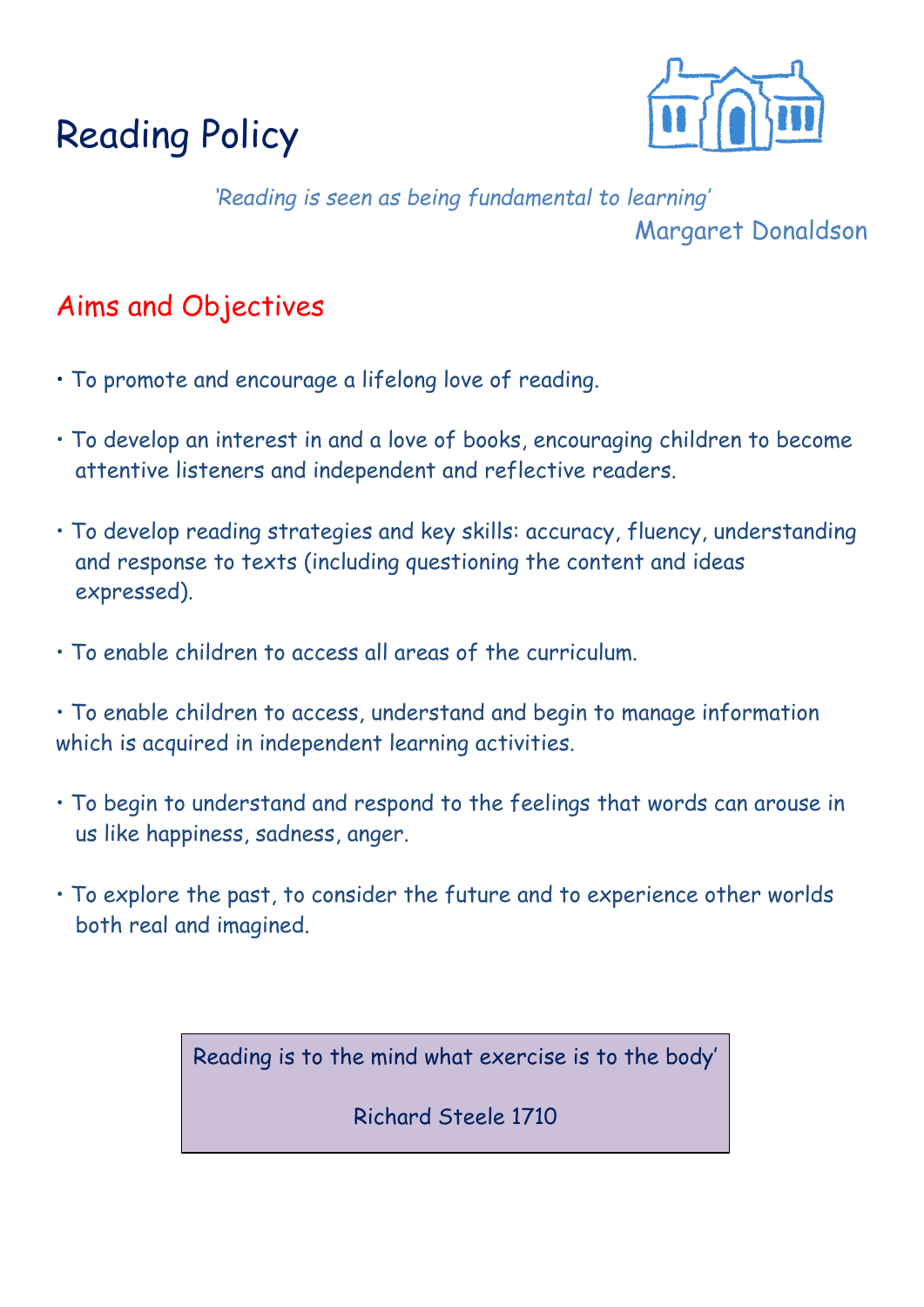## Reading in Practice

1) St Mary's provides a positive environment and a wide range of texts, including different genres and styles which are age and ability appropriate for the individual child. These are graded to meet the child's needs. Texts of graded difficulty



are carefully chosen and matched to the reading ability. This enables the child to read the text with sufficient ease but with a certain degree of challenge.

- 2) As a community of readers, 15 minutes a day will be devoted to quiet/silent reading. During independent reading, children take responsibility for selecting and reading a variety of texts including fiction, poetry and non-fiction. The child should be able to read these texts readily and comprehend them with little or no teacher or adult support. The focus for the reading is to provide practice and to develop personal response to text.
- 3. In EYFS and Key Stage 1 pupils follow a structured programme of synthetic phonics that is integrated into the teaching of reading. The Phonics Bug software provides a fun interactive experience to support learning.
- 4. A 'Reading Guide for Parents' leaflet is provided to assist reading support in the early years.
- 5. Pupils reading ability is regularly assessed and a baseline of reading level to chronological age is determined.
- 6. All staff listen regularly to child reading and assess their ability and progress. In Early Years children read with an adult on a daily basis.
- 7. Classrooms have well stocked and attractive book areas. Books are changed regularly and the bank will be added to and updated.
- 8. Fiction and non-fiction texts are regularly enjoyed and discussed with children. Whenever possible books relevant to the topic/s being studied each term will be displayed and shared with the children.